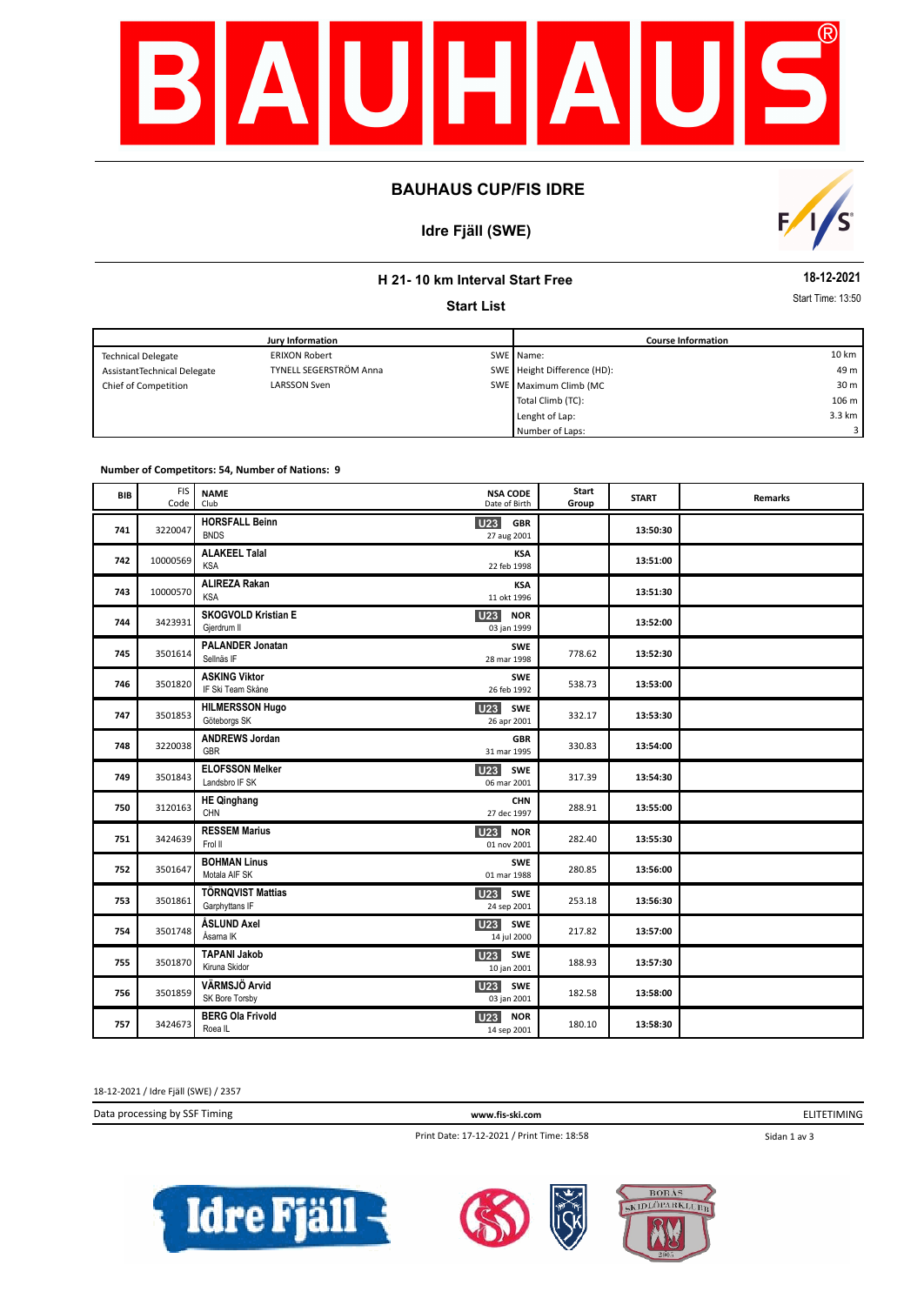

# **BAUHAUS CUP/FIS IDRE**

**Idre Fjäll (SWE)**



**H 21- 10 km Interval Start Free**

**Start List**

**18-12-2021** Start Time: 13:50

**Number of Competitors: 54, Number of Nations: 9**

| BIB | <b>FIS</b><br>Code | <b>NAME</b><br>Club                        | <b>NSA CODE</b><br>Date of Birth             | Start<br>Group | <b>START</b> | <b>Remarks</b> |
|-----|--------------------|--------------------------------------------|----------------------------------------------|----------------|--------------|----------------|
| 758 | 3424634            | <b>REPPEN Martin</b><br>Spillum II         | <b>U23 NOR</b><br>15 okt 2001                | 179.03         | 13:59:00     |                |
| 759 | 3501852            | <b>KREIJ Love</b><br>Stockviks SF          | <b>U23</b><br><b>SWE</b><br>30 apr 2001      | 162.34         | 13:59:30     |                |
| 760 | 3590013            | <b>CABECA Jose</b><br>POR                  | <b>POR</b><br>05 mar 1996                    | 158.85         | 14:00:00     |                |
| 761 | 3501823            | <b>TERENT Benjamin</b><br>Rehns BK         | <b>U23</b><br><b>SWE</b><br>22 aug 2001      | 155.71         | 14:00:30     |                |
| 762 | 3501838            | ÅSLUND Oskar<br>Östersunds SK              | <b>U23</b> SWE<br>19 apr 2001                | 148.62         | 14:01:00     |                |
| 763 | 3424509            | <b>FODSTAD Fredrik</b><br>COL              | U23<br>COL<br>07 jan 2001                    | 148.12         | 14:01:30     |                |
| 764 | 3424675            | <b>THORESEN Jonas Dyrli</b><br>Roea IL     | <b>U23</b><br><b>NOR</b><br>01 sep 2001      | 146.76         | 14:02:00     |                |
| 765 | 3501818            | <b>JONSSON Linus</b><br>Åsarna IK          | <b>U23</b> SWE<br>19 aug 2001                | 143.38         | 14:02:30     |                |
| 766 | 3501204            | <b>SUNESSON Måns</b><br>Sellnäs IF         | <b>SWE</b><br>17 dec 1994                    | 140.52         | 14:03:00     |                |
| 767 | 3501521            | <b>LUNDQVIST Oskar</b><br>Sellnäs IF       | <b>SWE</b><br>15 mar 1997                    | 135.81         | 14:03:30     |                |
| 768 | 3424565            | <b>ANTONSEN Morten</b><br>Gjerdrum II      | U <sub>23</sub><br><b>NOR</b><br>25 maj 2001 | 132.80         | 14:04:00     |                |
| 769 | 3501304            | SUOMI OLSSON Oskar<br>IFK Mora SK          | <b>SWE</b><br>16 sep 1995                    | 119.23         | 14:04:30     |                |
| 770 | 3220050            | <b>WOLFE Hamish</b><br>Huntly              | <b>GBR</b><br>19 okt 1998                    | 119.13         | 14:05:00     |                |
| 771 | 3250036            | <b>BENEDIKTSSON Dagur</b><br>Sfi           | ISL<br>17 jun 1998                           | 117.03         | 14:05:30     |                |
| 772 | 3424540            | SEDENIUSSEN Magnus Nikolai<br>Lyn Ski      | <b>U23</b><br><b>NOR</b><br>29 dec 2001      | 116.28         | 14:06:00     |                |
| 773 | 3501832            | <b>BODIN Hampus</b><br>Sollefteå Skidor IF | U23<br>SWE<br>31 maj 2001                    | 105.25         | 14:06:30     |                |
| 774 | 3424685            | <b>JENSSEN Matz William</b><br>Njaard      | <b>U23</b><br><b>NOR</b><br>02 mar 2001      | 104.48         | 14:07:00     |                |
| 775 | 3501740            | <b>PERSSON Jesper</b><br>Åsarna IK         | U <sub>23</sub><br><b>SWE</b><br>23 sep 2000 | 101.80         | 14:07:30     |                |
| 776 | 3500758            | <b>KALERED Olle</b><br>Stora Tuna IK SK    | <b>SWE</b><br>03 mar 1990                    | 100.25         | 14:08:00     |                |
| 777 | 3501593            | <b>PERSSON Adam</b><br>Östersunds SK       | <b>SWE</b><br>17 apr 1998                    | 97.16          | 14:08:30     |                |

18-12-2021 / Idre Fjäll (SWE) / 2357

Data processing by SSF Timing **www.fis-ski.com**

ELITETIMING

Print Date: 17-12-2021 / Print Time: 18:58

Sidan 2 av 3